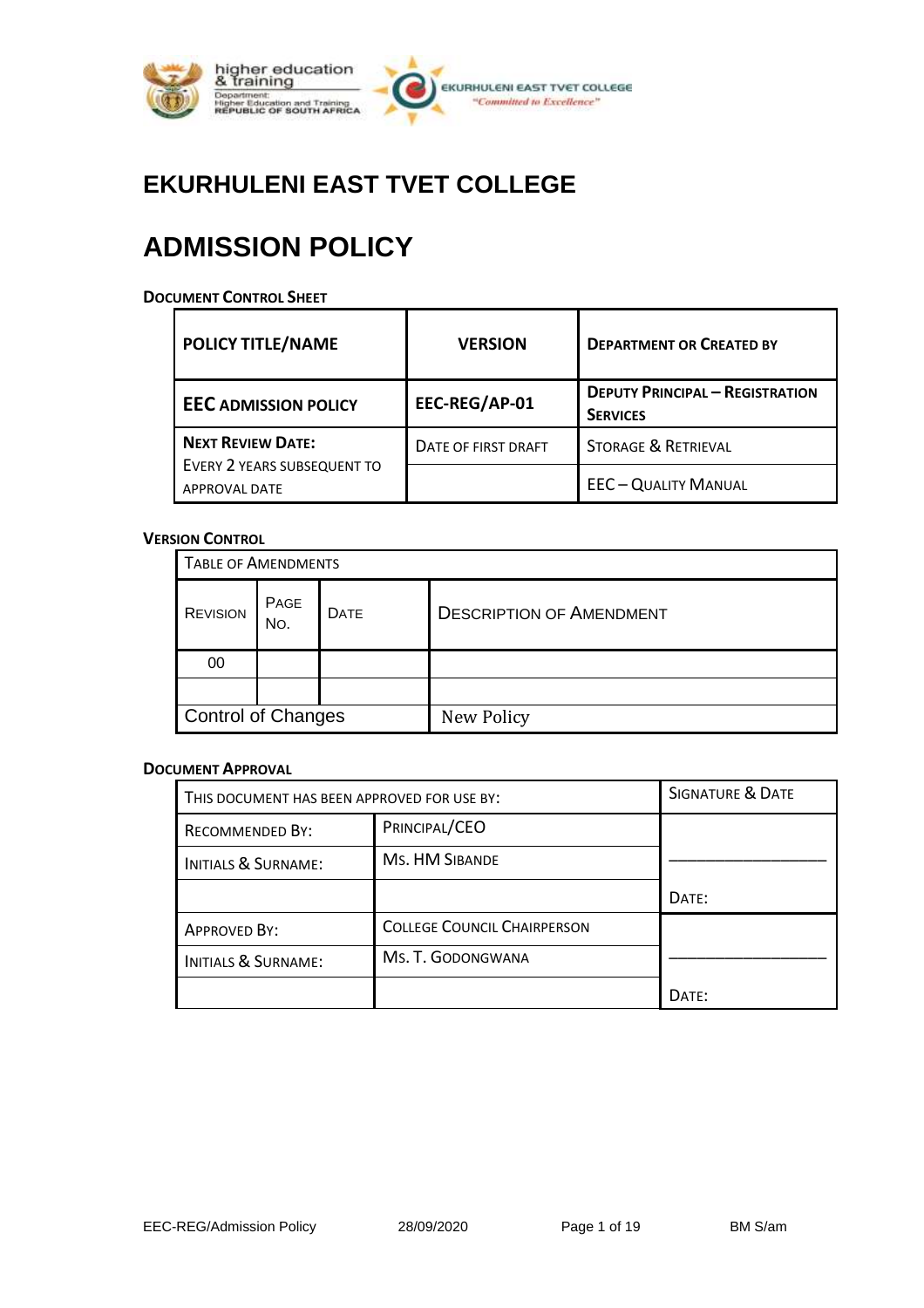

higher education<br>& training Department:<br>Higher Education and Training<br>REPUBLIC OF SOUTH AFRICA

## **CONTENTS**

| <b>TABLE OF CONTENT</b> |                                                                  | <b>PAGE</b>             |
|-------------------------|------------------------------------------------------------------|-------------------------|
| 1.                      | List of Acronyms/abbreviations                                   | 3                       |
| 2.                      | Preamble                                                         | 4                       |
| 3.                      | Aims and Objectives of this policy                               | 4                       |
| 4.                      | <b>Scope and applicability</b>                                   | 5                       |
| 5.                      | Legislative and policy framework                                 | 5                       |
| 6.                      | Determination of criteria for admission                          | 5                       |
| 7.                      | <b>Administration of admissions</b>                              | 6                       |
| 8.                      | <b>Minimum entry requirements</b>                                | $\overline{\mathbf{z}}$ |
| 9.                      | <b>Admission requirements</b>                                    | 8                       |
| 10.                     | Documents and additional requirements for admission              | 12                      |
| 11.                     | <b>Selection and placement test</b>                              | 13                      |
| 12.                     | Pre-vocational learning programme                                | 13                      |
| 13.                     | <b>Admission of returning students</b>                           | 14                      |
| 14.                     | Academic exclusion and deregistration                            | 15                      |
| 15.                     | Admission of students with prior convictions/criminal<br>records | 16                      |
| 16.                     | <b>Admission of non-South African citizens</b>                   | 16                      |
| 17.                     | <b>Students with disabilities</b>                                | 17                      |
| 18.                     | <b>Appeals procedure</b>                                         | 18                      |
| 19.                     | <b>Registration periods</b>                                      | 18                      |
| 20.                     | <b>Revision</b>                                                  | 19                      |

┑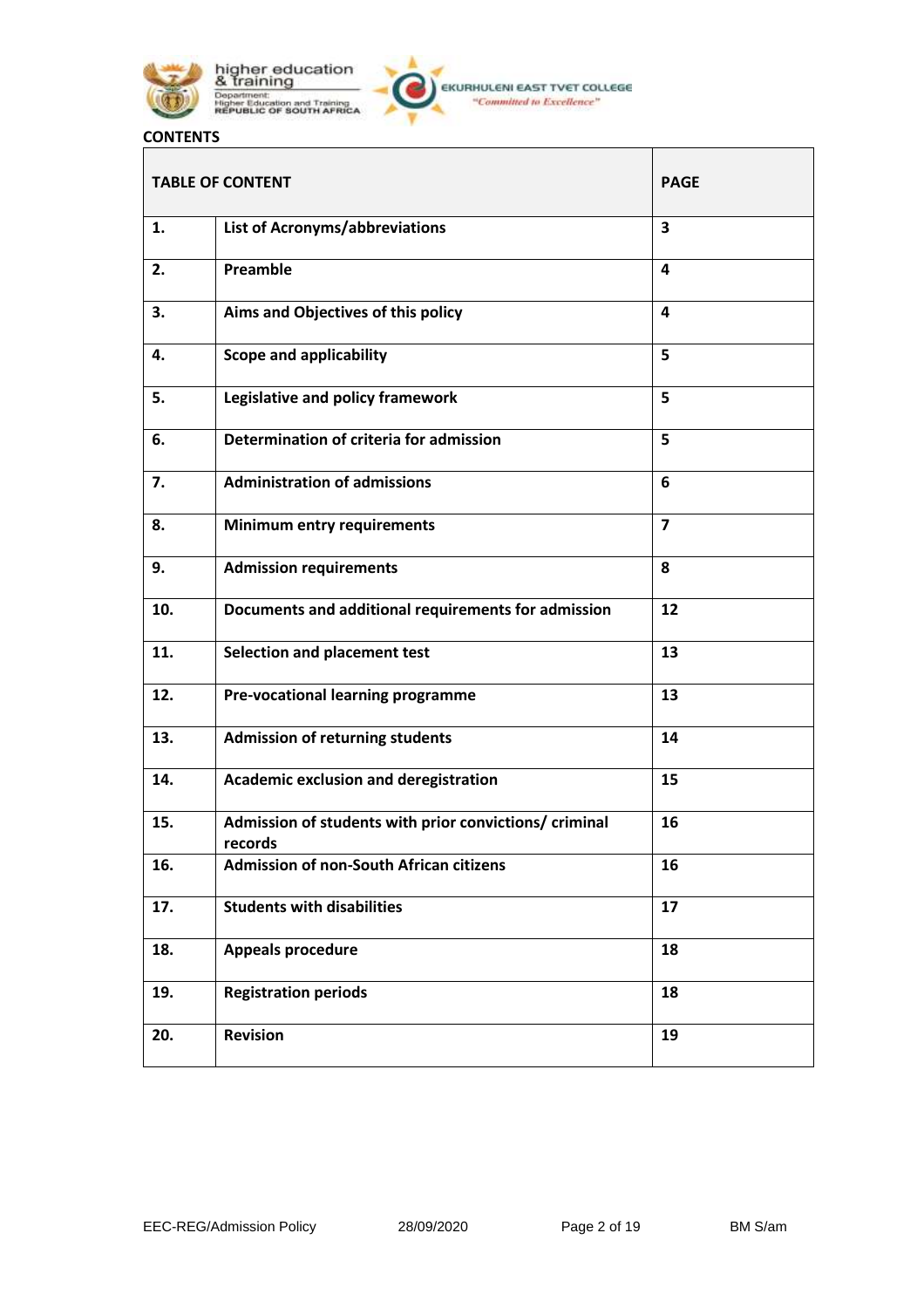

higher education<br>& training Department:<br>Higher Education and Training<br>REPUBLIC OF SOUTH AFRICA



#### **LIST OF ACRONYM AND ABBREVIATIONS**

| <b>ABET/AET</b> | <b>Adult Education and Training</b>                |
|-----------------|----------------------------------------------------|
| <b>APS</b>      | <b>Application Scores</b>                          |
| <b>CM</b>       | Campus Manager                                     |
| <b>CET Act</b>  | Continuing Education and Training Act              |
| <b>DCM</b>      | Deputy Campus Manager                              |
| <b>DHET</b>     | Department of Higher Education and                 |
|                 | Training                                           |
| <b>EEC</b>      | Ekurhuleni East TVET College                       |
| H.O.D           | <b>Head of Department</b>                          |
| <b>ICT</b>      | Information Communication Technology               |
| <b>MIS</b>      | <b>Management Information System</b>               |
| <b>NATED</b>    | <b>National Accredited Technical Education</b>     |
|                 | Training                                           |
| NC(V)           | National Certificate (Vocational)                  |
| <b>NQF</b>      | <b>National Qualification Framework</b>            |
| <b>NSFAS</b>    | National Student Financial Aid Scheme              |
| <b>PLP</b>      | Pre-Vocational Programme                           |
| РM              | Programme Manager                                  |
| <b>RPL</b>      | <b>Recognition of Prior Learning</b>               |
| <b>SAQA</b>     | South African Qualification Authority              |
| SSS             | <b>Student Support Services</b>                    |
| TVET            | <b>Technical Vocational Education and Training</b> |
| <b>WP-PSET</b>  | White Paper- Post School Education and             |
|                 | Training                                           |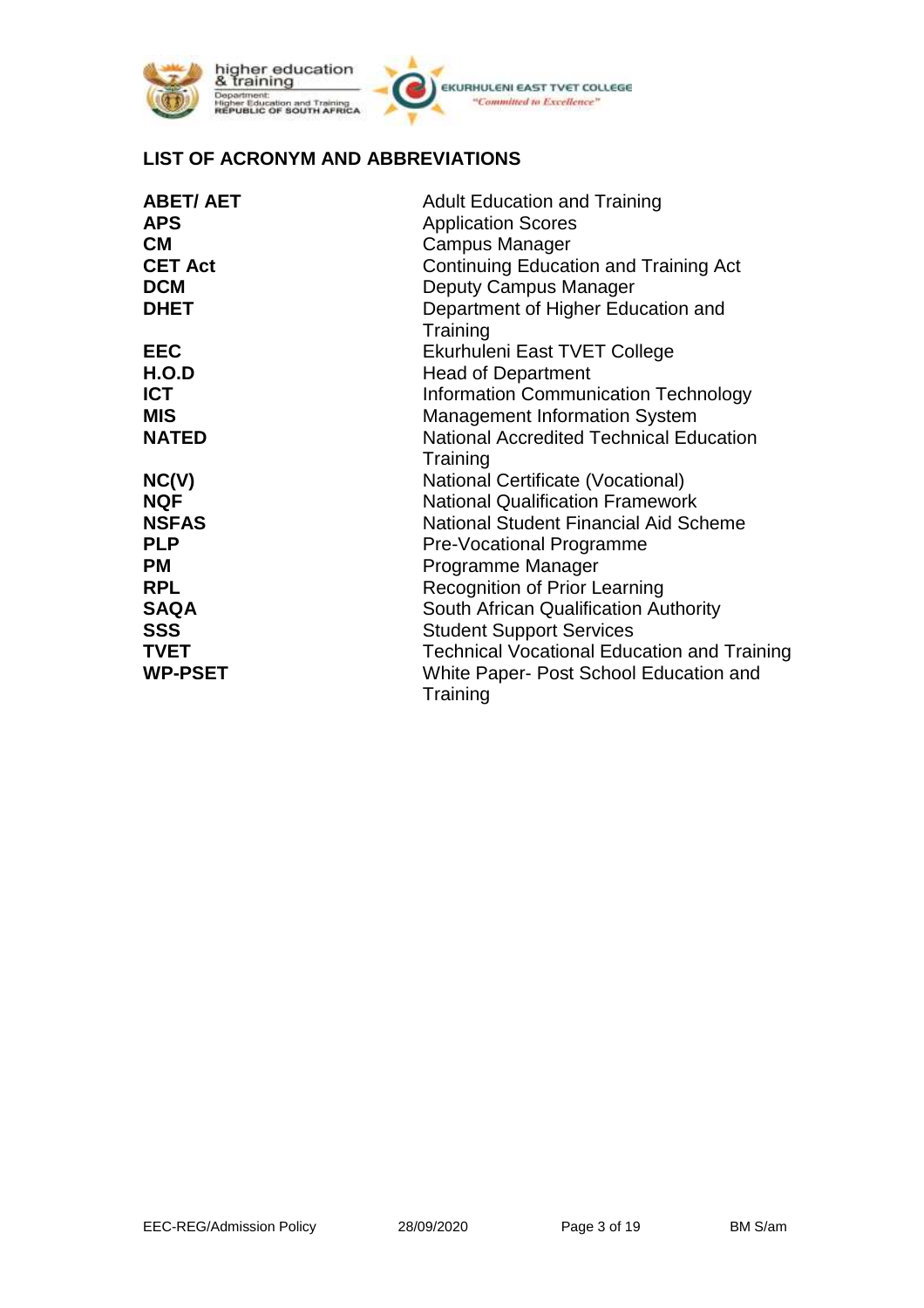

**1. PREAMBLE**

The College admission policy is underpinned and guided by the Constitution of the Republic of South Africa, 1996 (Act no 108 0/1996) and is intended to govern the provision for all Ministerial approved programmes offered by EEC. It seeks to provide a balance between the provision of access at EEC with the aim of redressing the imbalances of the past and ensuring rigorous success of students. This will ensure that the College recruits capable students who have a keen interest in vocational and technical education.

EKURHULENI EAST TVET COLLEGE "Committed to Excellence"

EEC TVET College will endeavour to provide opportunities across a wide range of qualifications that are fit for purpose and are responsive to the changing requirements of work and social context, designed for student demands and can articulate appropriately to meaningful opportunities in employment and further study. The EEC TVET College Council has the authority as stipulated in Section 17(1) of the Continuing Education and Training Act, 2006 (Act No. 16 of 2006) as stated in Chapter 3, herein referred to as the CET Act, to develop and approve the College Admission policy.

## **2. AIMS AND OBJECTIVES OF THIS POLICY**

The aim of this Policy is to:

- 2.1 Set the criteria for student admission as well as re-admission to all formal qualifications offered by the EEC.
- 2.2 In achieving the stated aim, this Policy recognises and acknowledges the vision and mission of Ekurhuleni East TVET College (EEC).
- 2.3 The Policy further objectives:
- 2.3.1 Reiterates the values identified in the College Strategic Plan;
- 2.3.2 Reinforces the commitment to be responsible for open admission within the parameters prescribed by the CET Act.
- 2.3.3 Recognises as far as is reasonably possible, the national imperatives of transformation through the implementation of equity-driven enrolment targets and will strive to ensure appropriate measures for the redress of past inequalities that constrained access to higher education and training
- 2.3.4 Promotes the full potential of every student after admission.
- 2.3.5 Determines admission requirements in respect of continuing vocational education and training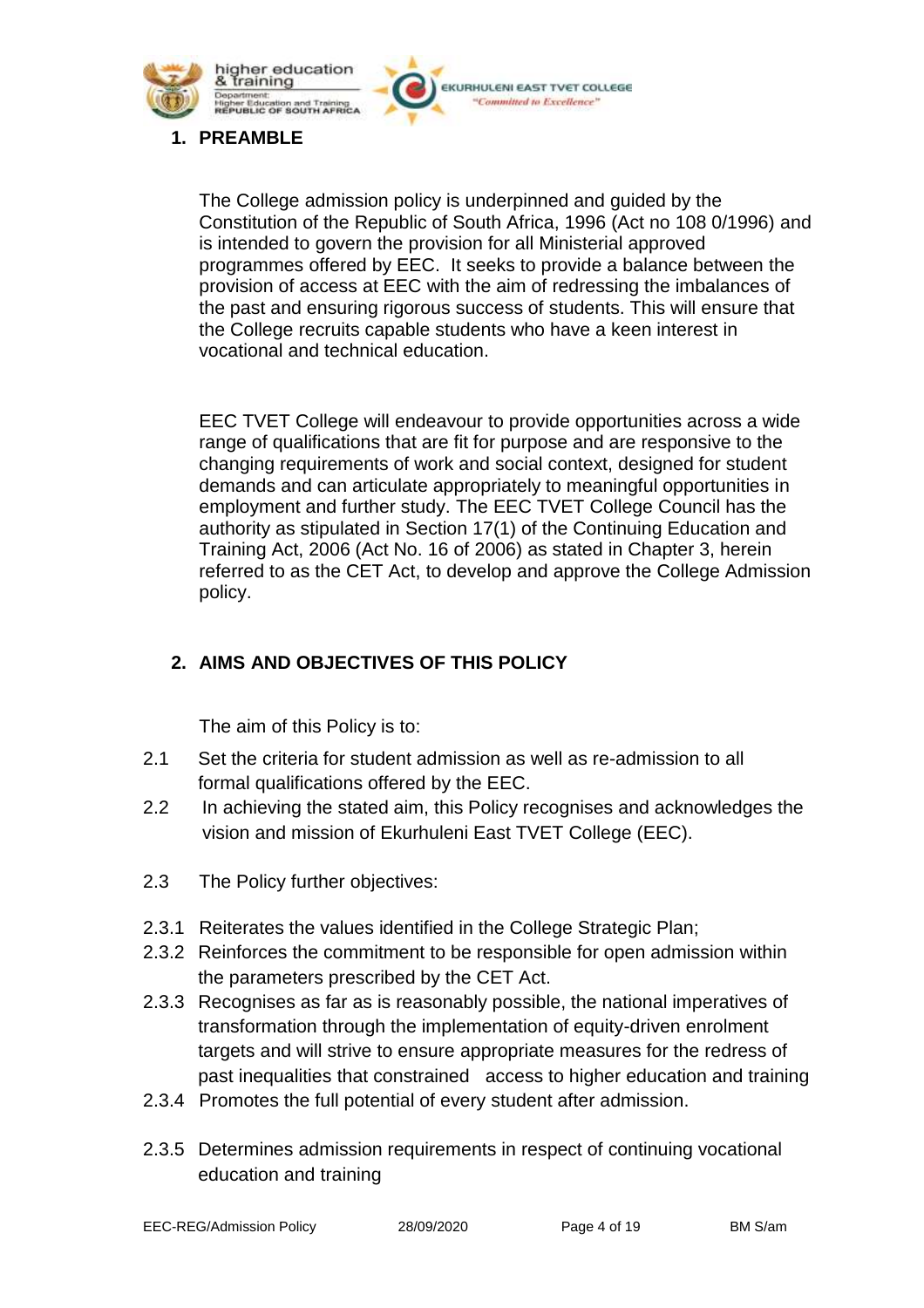

higher education training Higher Education and Training<br>REPUBLIC OF SOUTH AFRICA

**EKURHULENI EAST TVET COLLEGE** "Committed to Excellence"

- 2.3.6 Determines admission programmes
- 2.3.7 Determines the number of students who may be admitted for a continuing vocational education and training programme and the manner of their selection
- 2.3.8 Determines the minimum requirements for student re- admission
- 2.3.9 Refuses the re-admission of a student who fails to meet the requirements for re-admission
- 2.3.10Provides guidelines to admit students without unfairly discriminating in any way, regardless of circumstances, demographics and any medical conditions
- 2.3.11 Take the necessary steps within its available resources to ensure that the EEC College is accessible to students with disability

## **3. SCOPE AND APPLICABILITY**

The application of this policy is in line with the Continuing Education and Training (Act no. 16 of 2006), for all TVET College as affirmed by the Minister of Higher Education and Training.

## **4. LEGISLATIVE AND POLICY FRAMEWORK**

The of the outlines the requirements for an admission policy of public colleges as follows:

- 4.1. The Constitution of the Republic of South Africa, 1996 (Act No. 108 of 1996), section 29(1) (b)
- 4.3. The CET, Act no. 19 of 2006 as amended
- 4.4. The White paper 6 on Special Needs Education, 2001
- 4.5. The White Paper on Post School Education and Training, 2013
- 4.6. The Strategic Policy Framework on Disability for the Post-School Education and Training System, 2018.
- 4.7. The EEC Finance Policy

## **5. DETERMINATION OF CRITERIA FOR ADMISSION**

- 5.1 The College Council determines the requirements for admission into the College in line with the policies and regulations promulgated by the DHET and Training, and include:
	- a. Determining the entrance requirements in respect of all qualifications, including developing a points systems or additional criteria that are clearly articulated in terms of performance requirements;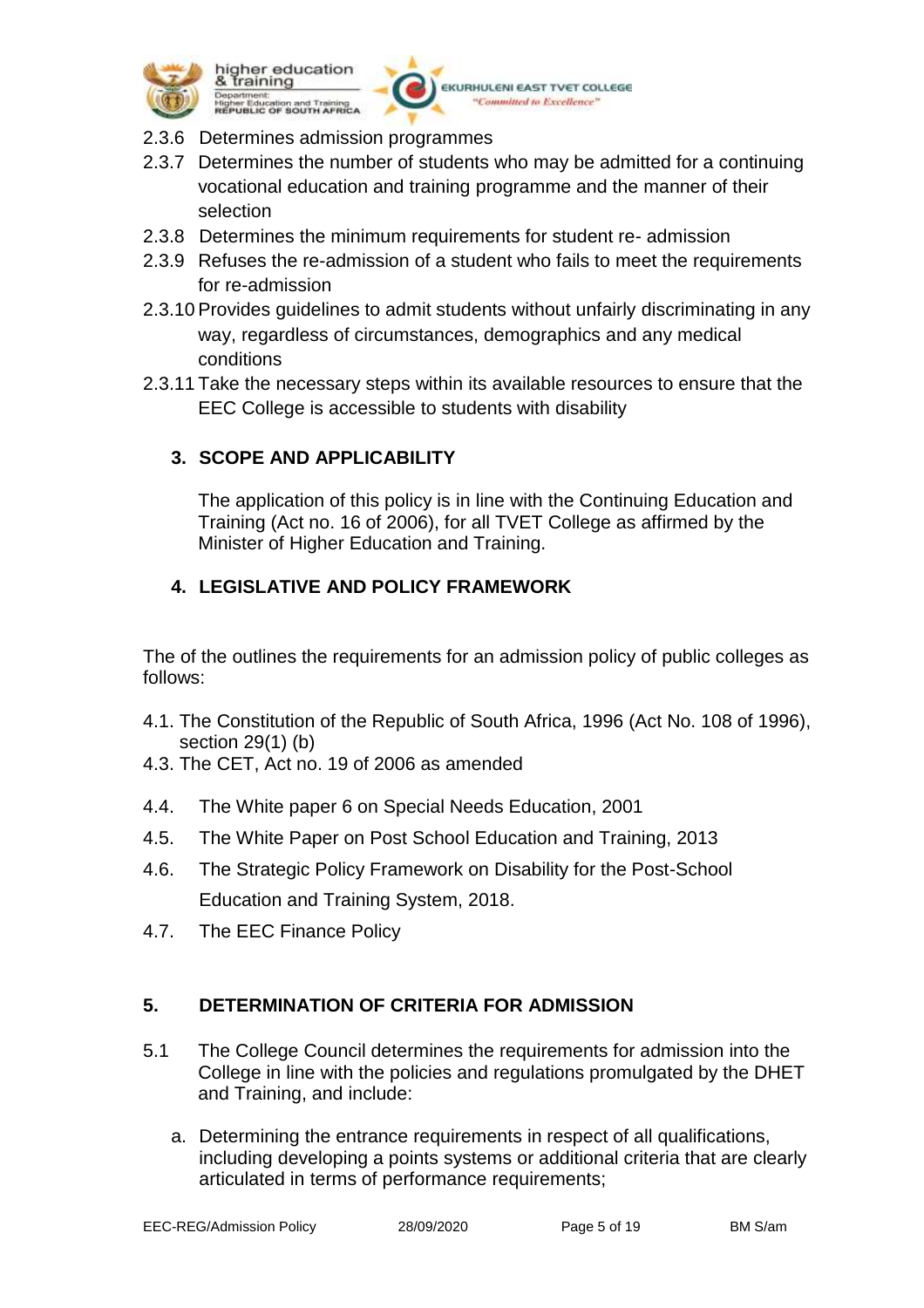



EKURHULENI EAST TVET COLLEGE "Committed to Excellence"

- b. Determining the minimum and maximum duration of study pertaining to a particular qualification;
- c. Determining the number of students to be admitted for a particular qualification and the manner of their selection
- d. Determining the minimum requirements for conditions relating to readmission;
- e. Determining the standards and conditions under which students may be refused readmission to the college;
- f. Determining conditions for de-registration
- g. Determining the medium of instruction, and
- h. Determining all policies and processes that lead to proper selection and placement of students, bearing in mind that such policies and processes must be underpinned by the principle of ensuring student success
- 5.2. This policy framework provides further guidance and ensures consistency with regards to administration of students' admission processes as it relates to:
- 5.2.1 Scheduling and implementation of the registration process;
- 5.2.2 Guiding processes for the cancellation of registered students;
- 5.2.3 Admission of students with disabilities;
- 5.2.4 Admission requirements for international students; and
- 5.2.5 Timeous dissemination of information relating to registration periods for all programmes, and all semesters, trimesters and occupational programmes.

## **6 ADMINISTRATION OF ADMISSIONS**

- 6.1 A person may register as a student in EEC, only if he or she satisfies the legal requirements for admission to study at the college and satisfies any other requirements for admission that may be determined by the College Council and laid down in the College Student Code of Conduct
- 6.2 To be eligible for admission to a programme in EEC, the applicant must be a South African citizen or have a valid study permit, if the applicant is a foreign national.
- 6.3 College will give preference to students who:
- 6.3.1 Are South African citizens;
- 6.3.2 Have a good academic record;
- 6.3.3 Have a history of good attendance in terms of returning students;
- 6.3.4 Are able to provide proof of provisional funding status;
- 6.3.5 Are above a specified age;
- 6.3.6 Have not violated the code of conduct; and
- 6.3.7 Satisfy any other requirements which the college may deem necessary.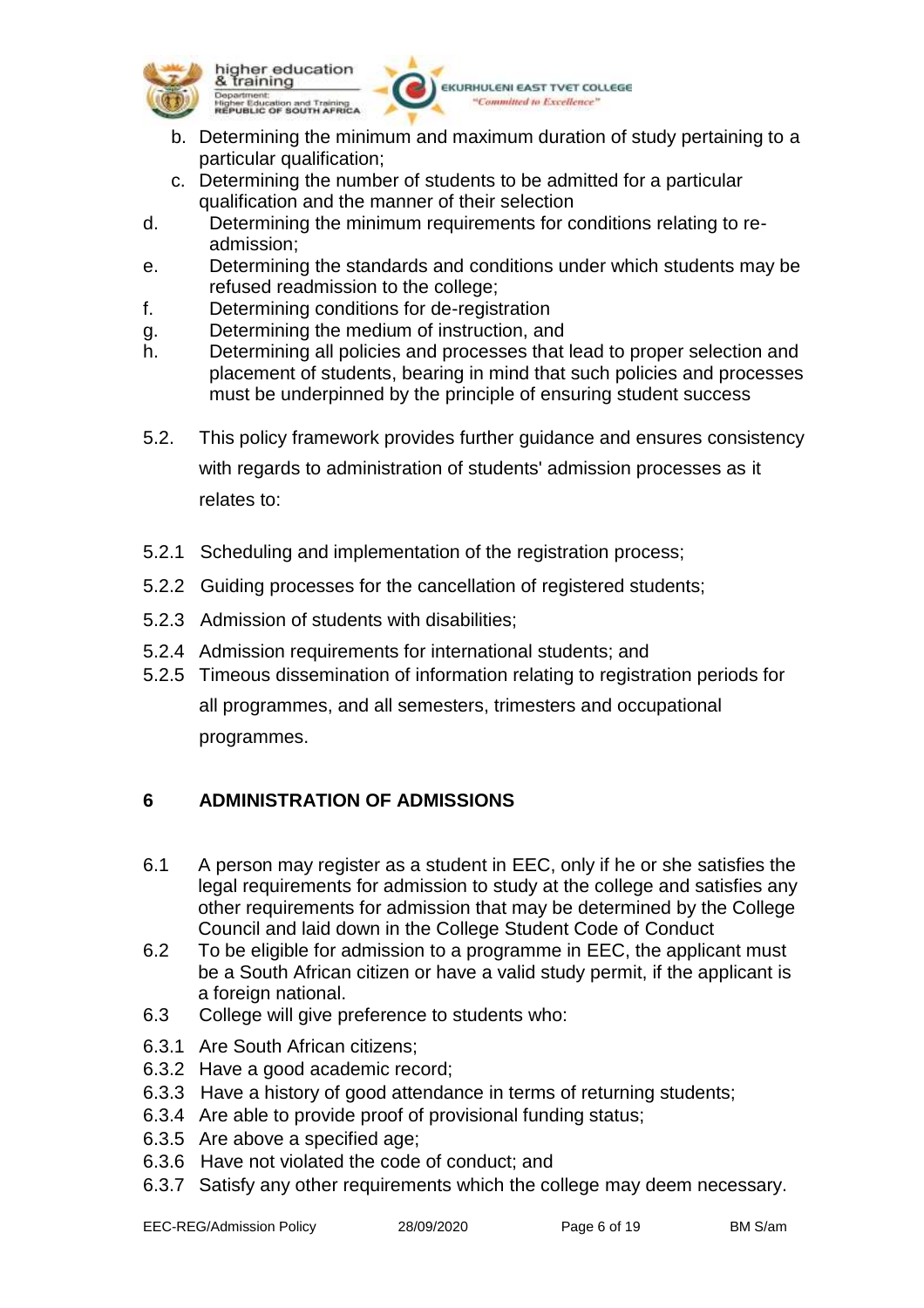

- 6.4 The college will expect a portion of the tuition fee upfront at the point of admission from students who are paying their own fees.
- 6.5 Students who have been offered admission, have applied for, and successfully meet the financial criteria for NSFAS funding will be admitted and registered.

Students who do not qualify for NSFAS are obligated to pay the fees, either receiving funding from a sponsor, their family or other means.

## **7. MINIMUM ENTRY REQUIREMENTS**

This section of the policy framework provides guidance on the minimum entry requirements for prospective students wishing to register with EEC:

- 7.1. The prospective student must be in possession of the relevant minimum entry requirements stipulated in the Implementation Guidelines for PLP 2020 National Certificate (Vocational): Qualifications at Levels 2 to 4 on the National Qualifications Framework (NQF) and Formal technical college instructional programmes in the RSA, Report 191 (2001/08) for NC(V) and Report 191 programmes respectively.
- 7.2. Students who enroll for a qualification that duplicates a previous qualification that was state-funded are not eligible for financial assistance. This implies that the National Student Financial Aid Scheme (NSFAS) bursary recipients who complete NC(V) Level 4 are not eligible for additional financial assistance should they want to enroll for another NC(V) programme or Report 191 NI - N3. Similarly, bursary recipients who complete Report 191 N6 are not eligible for financial assistance should they want to enroll for another Report 191 programme or an NC(V) programme.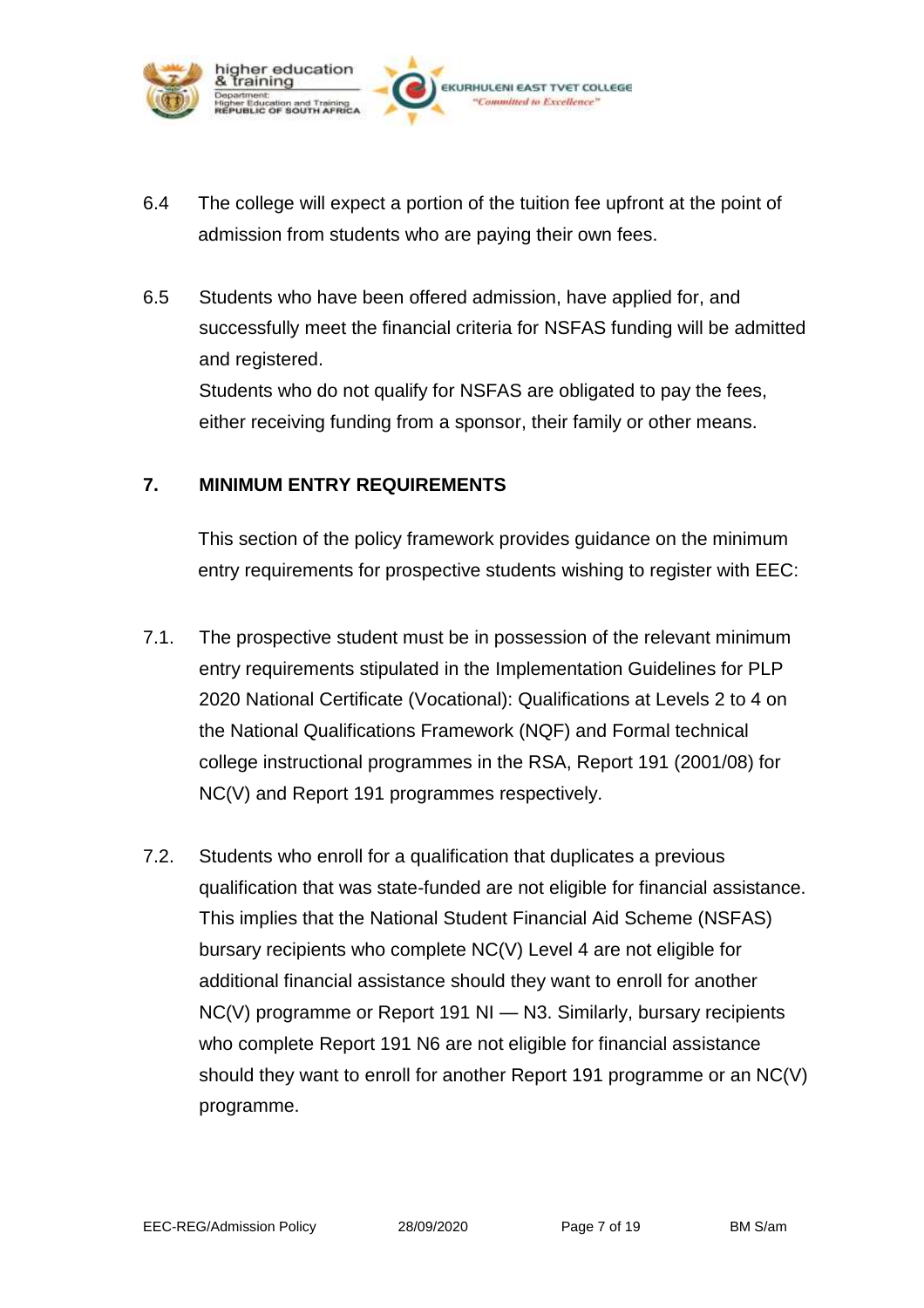

- 7.3. For articulation purposes, the only cohort of students eligible for financial assistance for the second qualification are bursary recipients who complete NC(V) Level 4 and Report 191 N3 and would like to enroll for Report 191 (N4 — N6). Students who move from a higher level e.g from the University or University of Technology to the TVET will not qualify for NSFAS funding
- 7.4. PLP students are eligible for financial assistance should they wish to articulate to NC(V) L2 –L4 or R191 (N1-N6)

## **8. ADMISSION REQUIREMENTS**

## *NC (V) STUDENTS*

*Minimum entrance requirements are aligned to the NC(V) programme and policy. Students must have passed:*

- an NQF level 1 qualification i.e. Grade 9;
- AET Level 4,
- $\triangleright$  PLP Results
- General Education and Training Certificate L4 (GETC),

| <b>Subjects</b>    | <b>Minimum Pass</b><br><b>Requirement</b> | PLP minimum pass requirements for<br>access to: |                                                                              |
|--------------------|-------------------------------------------|-------------------------------------------------|------------------------------------------------------------------------------|
|                    |                                           | <b>NCV L2</b>                                   | <b>NCV L2 ITC &amp;</b><br><b>NCV L2</b><br><b>Engineering</b><br>programmes |
| English            | 50                                        | 50                                              | 50                                                                           |
| <b>Mathematics</b> | 40                                        | 40                                              | 60                                                                           |
| Science            | 40                                        | 40                                              | 60                                                                           |
| Life Skills        | 50                                        | 50                                              | 50                                                                           |
| Average:           | 45%                                       | 45%                                             | 55%                                                                          |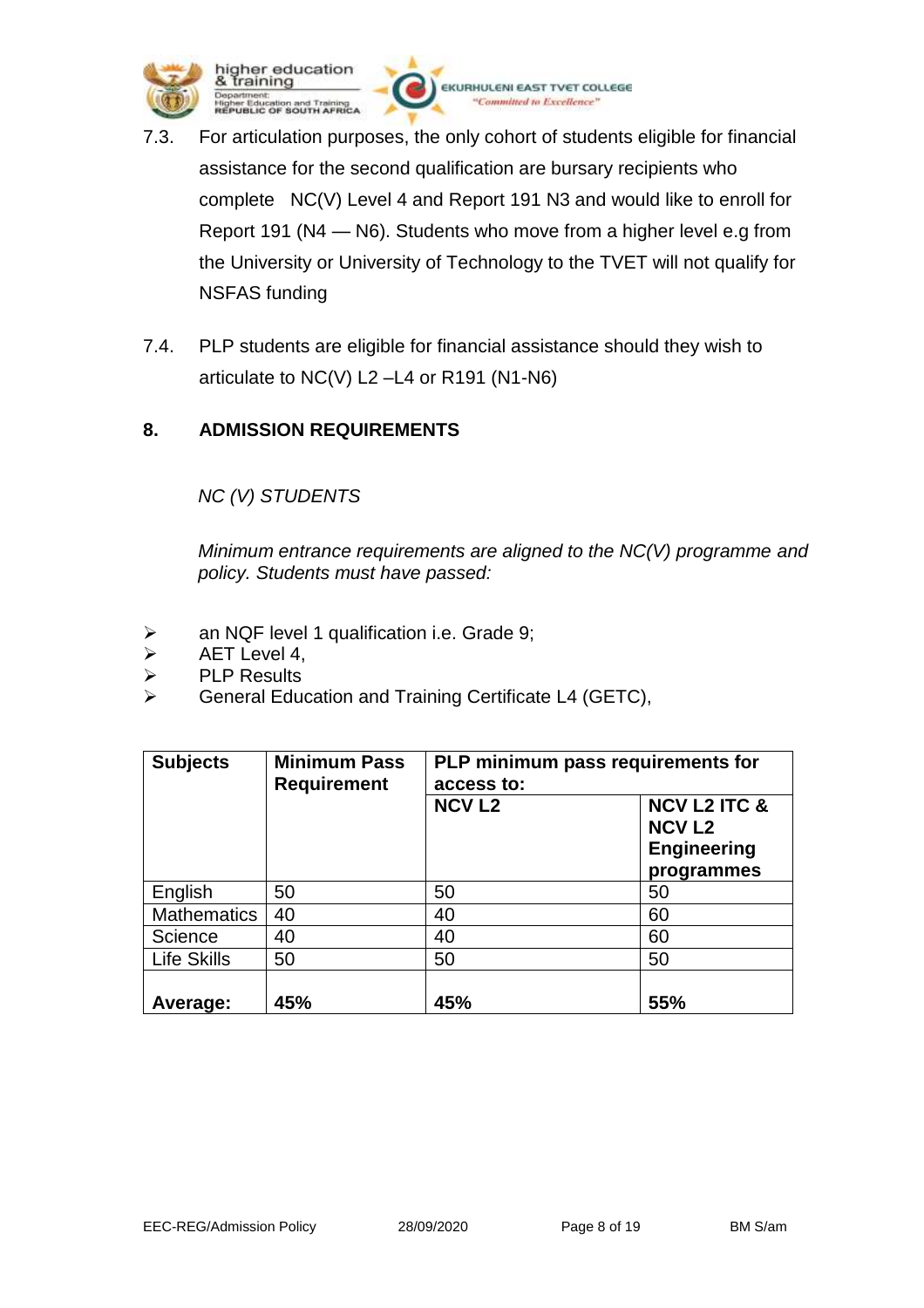

#### Additional requirements – Grade 9 +:

| <b>NC(V) Programme</b> | <b>Subject</b><br><b>Requirements</b>                      | <b>Subjects Pass</b><br><b>Requirement</b> |
|------------------------|------------------------------------------------------------|--------------------------------------------|
| <b>FEA</b>             | <b>EMS and Mathematics</b><br><b>Mathematical Literacy</b> | 40<br>50                                   |
| Management             | <b>EMS and Mathematics</b><br><b>Mathematical Literacy</b> | 40<br>50                                   |
| Tourism                | Social Studies (added<br>advantage)                        | 50                                         |
| Hospitality            | <b>Consumer studies</b><br>(added advantage)               | 50                                         |

#### *REPORT 191 STUDENTS*

Minimum entrance requirements are aligned to the Report 191 programme requirements. Students must have passed:

 $\triangleright$  Grade 12 / NC(V) Level 4 may be admitted into N4 Business/ Engineering Studies, subject to any other programme/faculty requirements.

*Minimum entrance requirements for Report 191 N1 Engineering studies* are:

- a NQF Level 1 qualification, i.e. Grade 9;
- $\triangleright$  PLP results;
- $\triangleright$  AET Level 4;
- General Education and Training Certificate (GETC)

| <b>Subjects</b>    | <b>Minimum Pass</b><br><b>Requirement</b><br>(PLP / Gr 9) |
|--------------------|-----------------------------------------------------------|
| English            | 50                                                        |
| <b>Mathematics</b> | 60                                                        |
| Science            | 60                                                        |
| Average:           | 55%                                                       |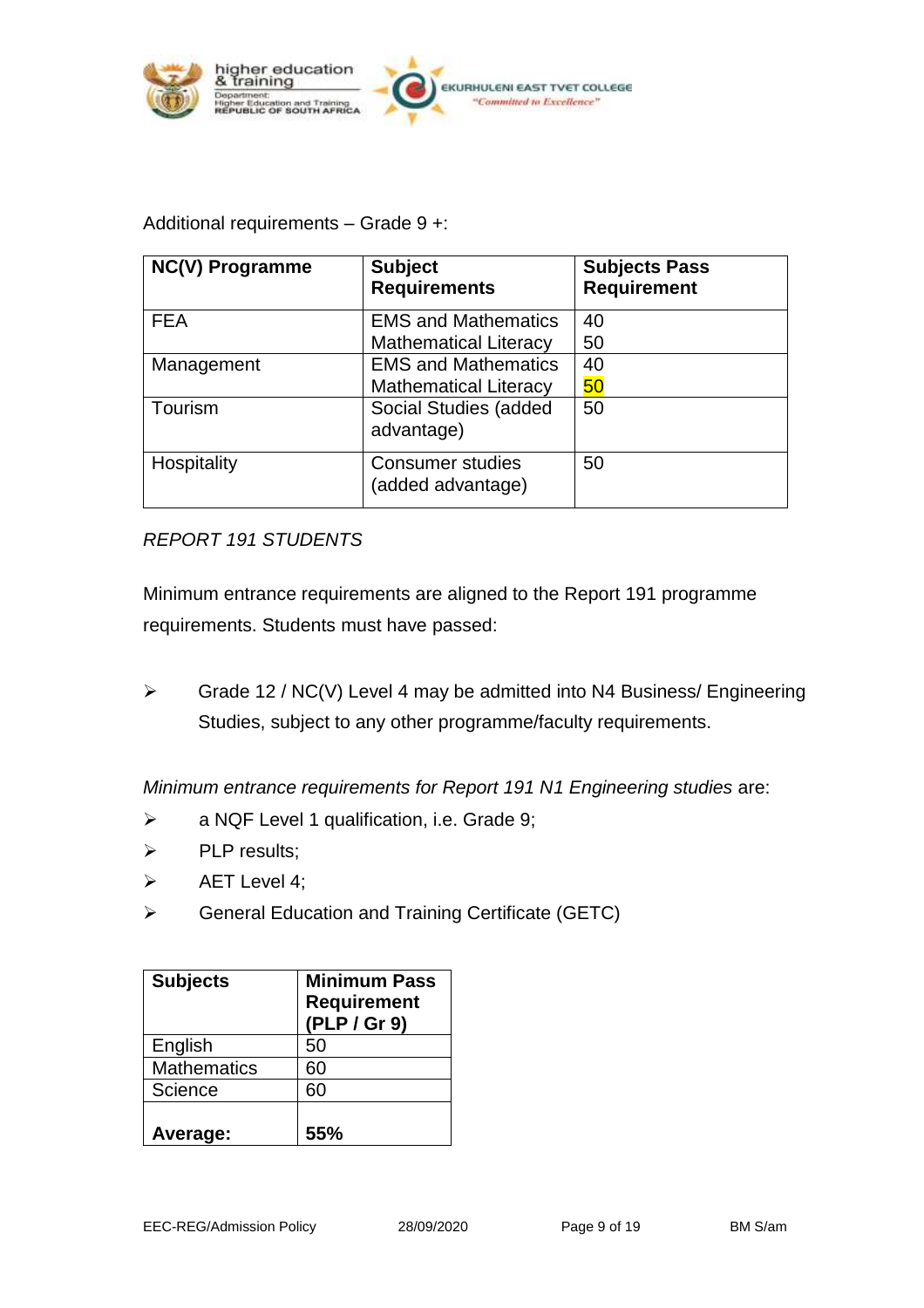

*Minimum entrance requirements for Report 191 N2 Engineering studies are:*

- $\ge$  Passed N1 (minimum of 3 subjects)<br>  $\ge$  an NQF level 4 qualification Grade
- an NQF level 4 qualification Grade 12;
- $\triangleright$  NC(V) L4 Engineering

*Minimum entrance requirements for Report 191 N4 Engineering studies are:*

- $\triangleright$  Passed N3 (4 subjects)
- $\triangleright$  an NQF level 4 qualification Grade 12;
- $\triangleright$  NC(V) L4 Engineering

| <b>Subjects</b>    | <b>Minimum Pass</b><br><b>Requirement</b> |
|--------------------|-------------------------------------------|
| English            | 50                                        |
| <b>Mathematics</b> | 50                                        |
| Science            | 50                                        |
| Average:           | 50%                                       |

*Minimum entrance requirements for Report 191 N4 Business studies are:*

- $\triangleright$  an NQF level 4 qualification i.e. Grade 12;
- $\triangleright$  Passed NC(V) L4

*Additional Requirements*

| <b>Business Studies</b>     | <b>Subject</b>               | <b>Subjects Pass</b> |
|-----------------------------|------------------------------|----------------------|
| Programme                   | <b>Requirements</b>          | <b>Requirement</b>   |
| <b>Financial Management</b> | Accounting, or               | 40                   |
|                             | Mathematics, or              | 40                   |
|                             | <b>Mathematical Literacy</b> | 50                   |
| Hospitality                 | Consumer studies or          | 40                   |
|                             | Hospitality studies or       | 40                   |
|                             | 2 elective subjects          | 40                   |
| <b>Management Assistant</b> | CAT as an additional         | 40                   |
|                             | advantage                    |                      |
|                             |                              |                      |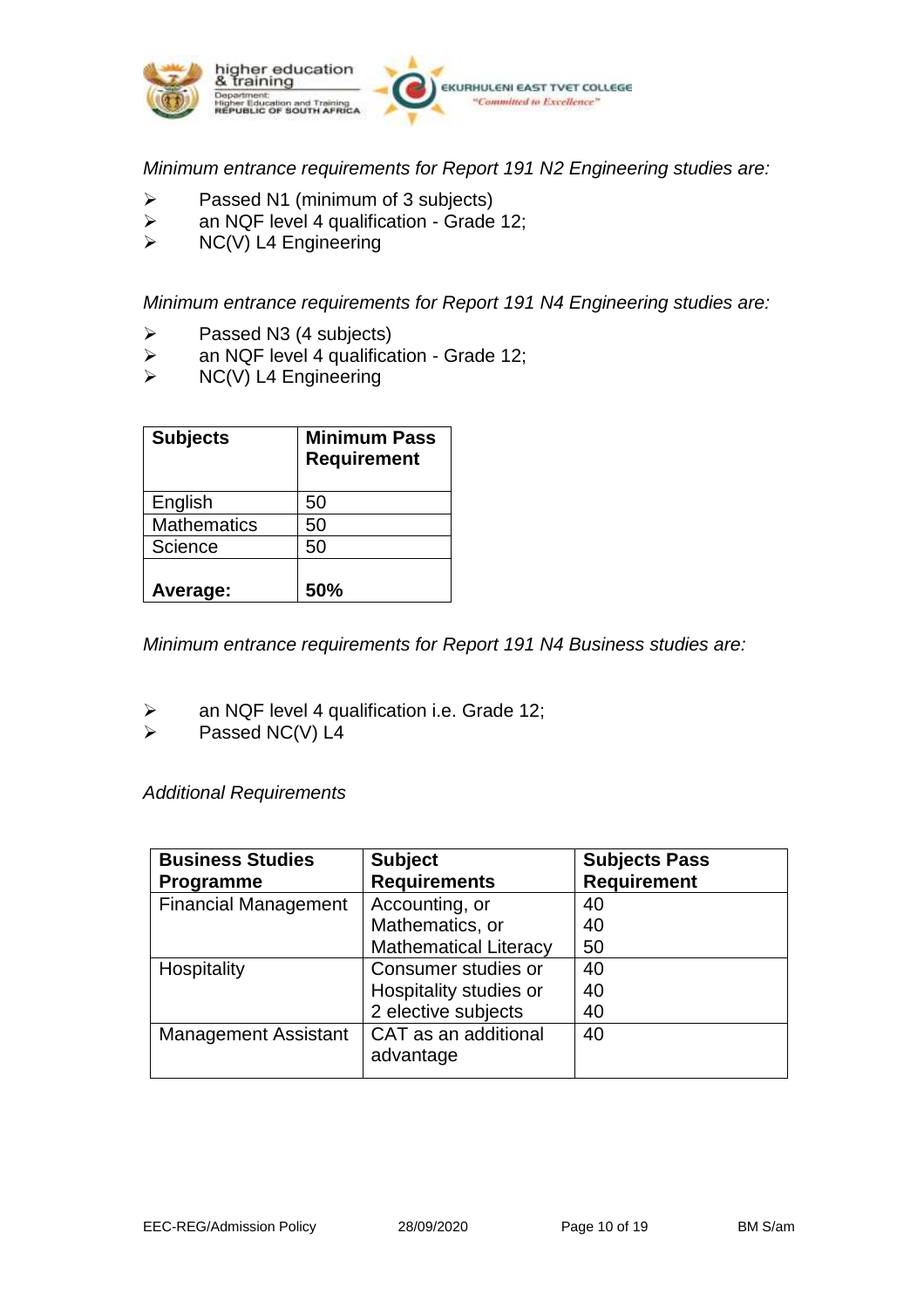

#### **Entry requirements Occupational programmes**

#### **a. Skills Programmes**

Minimum requirements are aligned to Skills Programmes (level as indicated below). The students must have passed the following:

| Level 2                       | Level 3                              | Level 4                              |
|-------------------------------|--------------------------------------|--------------------------------------|
| Passed<br><b>ABET Level 4</b> | Passed<br><b>NQF Level 2</b>         | Passed<br><b>NQF Level 3</b>         |
| Passed Grade 9                | Passed Grade 10<br>(Maths & Science) | Passed Grade 11<br>(Maths & Science) |

#### **b. Learnership**

Minimum requirements are aligned to Learnership (level as indicated below). The students must have passed the following:

| Level 2             | Level 3           | Level 4           | Level 5     |
|---------------------|-------------------|-------------------|-------------|
| Passed              | Passed            | Passed            | Passed      |
| <b>ABET Level 4</b> | NQF Level 2       | NQF Level 3       | NQF Level 4 |
|                     |                   |                   |             |
| Passed Grade 9      | l Passed Grade 10 | Passed Grade 10   | NC(V) Level |
|                     | (Maths & Science) | (Maths & Science) | 4           |

#### **c. Apprenticeship**

Minimum requirements are aligned to Apprenticeship. The minimum level of education for access to a trade test will be the successful achievement by a learner before, during or after an artisan learning programme of:

| <b>NQF L4</b>                 | <b>Subjects</b>                          |
|-------------------------------|------------------------------------------|
| N <sub>2</sub> Certificate    | 4 subjects including: Maths, engineering |
|                               | science, trade related theory            |
| NQF Level 3 - Technical trade | <b>SETA quality assured</b>              |
| theory programs               |                                          |
| <b>NCV Certificate L4</b>     | Passed seven subjects                    |
| <b>Technical Grade 11</b>     | Maths, Science, Language and related     |
|                               | trade theory subjects                    |
| N6 certificate or National    | Completed                                |
| Diploma                       |                                          |

In addition to the above mentioned minimum level of educational qualifications the applicant must also have: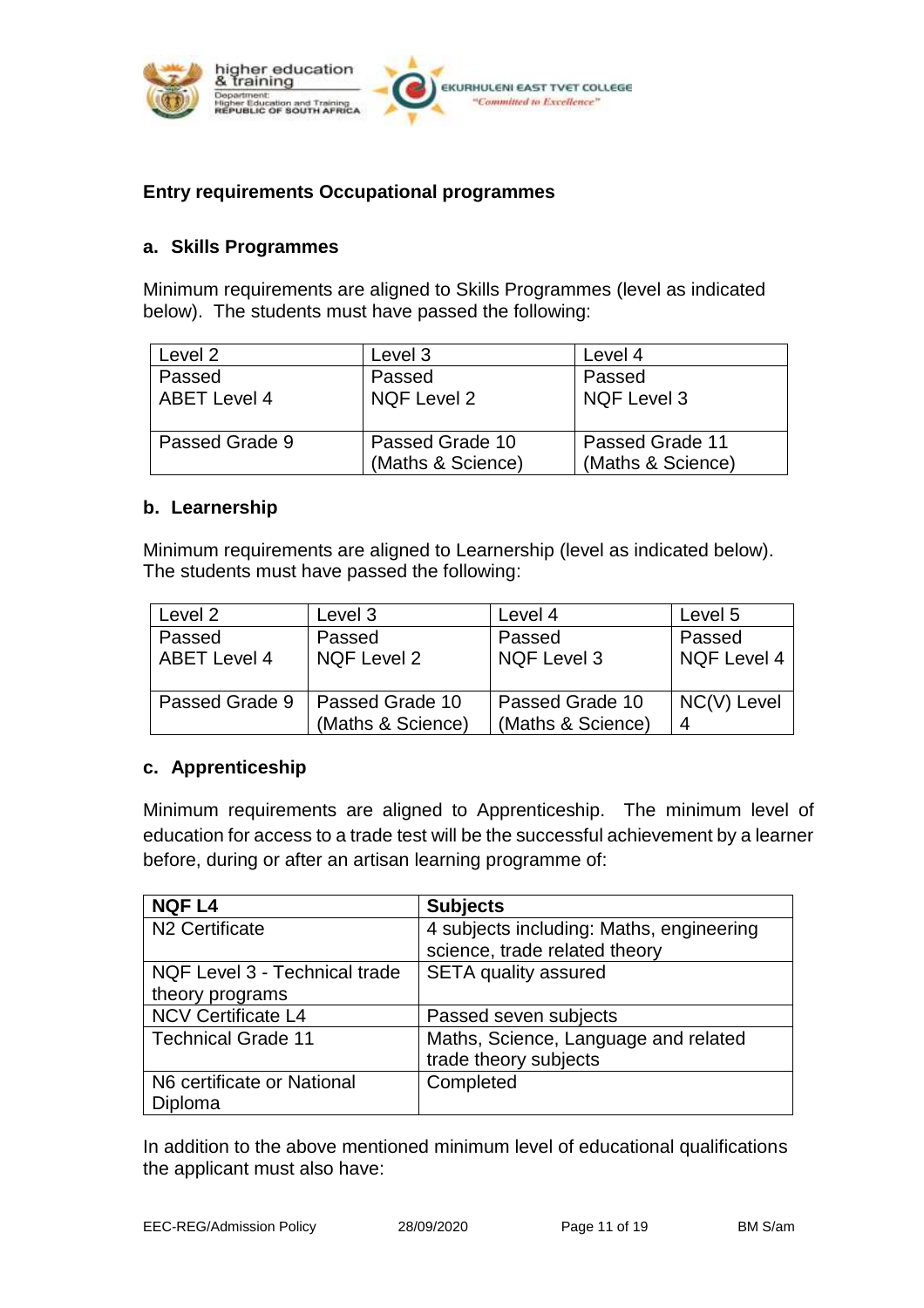

a. Successfully completed all of the off the job practical training unit standards (in case of a learnership) or modules (in case of an apprenticeship) of an artisan learning program at an accredited training provider as verifiable by training records.

EKURHULENI EAST TVET COLLEGE 'Committed to Excellence'

b. Satisfied the requirements of the structured workplace, on the job, learning for a minimum period of 12 months verifiable through a workplace learning record (e.g. logbook) unless any other workplace period has been contractually specified before the date of publication of this Regulation.

#### **8. DOCUMENTS AND ADDITIONAL REQUIREMENTS FOR ADMISSION**

All documents will become the property of the college. If documents are not in English as the medium of communication, they must be accompanied by a certified translation in English. The required documents are as follows:

- a. Identity document or passport for foreign students with study permit;
- b. Academic records:
- c. Grade 9 certificate; or
- d. Adult Education and Training (AET) Level 4 which is equivalent to the National Qualification Framework (NQF) Level 1 certificate; or
- e. N1 and a N2 certificate for N3 or N3 for N4 for entry into Report 191 engineering studies or
- f. Grade 12/NCV Level 4 for entry into N4 Report 191 Business/Utility studies;
- g. Previous student academic record/ statement of results for returning students;
- h. Foreign students: South African Qualification Authority (SAQA) approved foreign qualification and Proof of medical insurance or cover. Study permit that stipulates the duration of study; and
- i. Pre-Vocational Learning Programme (PLP) results.
- j. Selection and Placement test results;
- k. Completed registration form;
- l. Proof of residence (home and address while studying);
- m. Contact details of next of kin or responsible persons;
- n. Parents' or guardian's or next of kin ID document;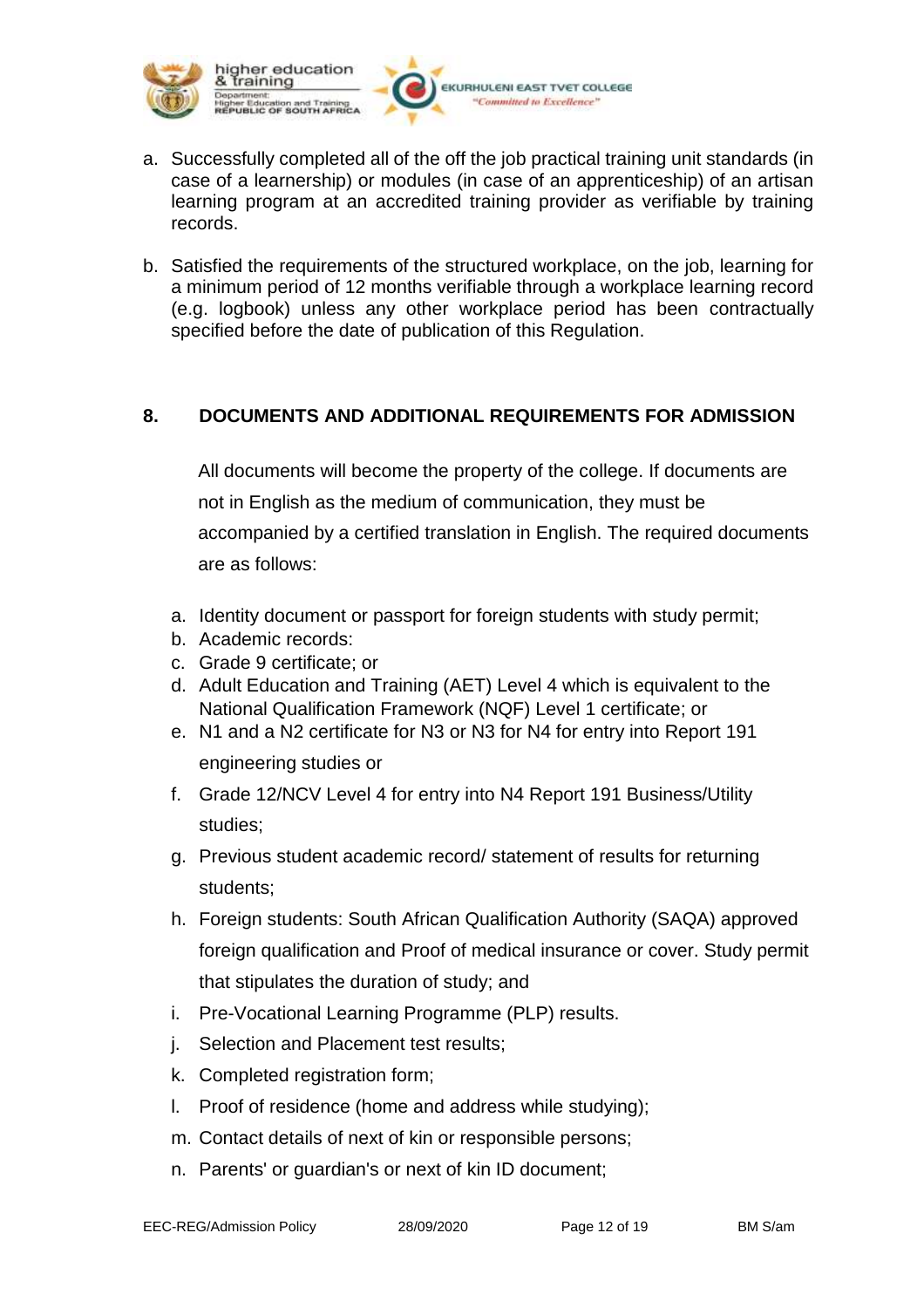

higher education training **Jucation and Training<br>IC OF SOUTH AFRICA** 

o. Proof of payment for the academic year (if self-paying student or sponsored);

p. Proof of provisional funding status from NSFAS (if funded by NSFAS);

**EKURHULENI E** 

Committed to Excellence

- q. Provisional funding from repeating students and non-NSFAS applicants and
- r. Attach criminal record (if applicable)

## **9. SELECTION AND PLACEMENT or ASSESSMENT TESTS**

All prospective students will undergo a compulsory recruitment and selection process. The College will administer a selection and placement/assessment test, and conduct interviews where necessary, as this would assist in the correct placement of students into relevant programmes. This is to ensure that prospective students are placed in an appropriate programme of which they have the necessary capabilities, and will also enable the college to identify those learners requiring additional support.

No student will be accepted or admitted into EEC without undergoing the placement test process. The selection and placement test is also used to identify students who may require onward referral or learning and academic support. The college may conduct interviews in addition to the conduction of selection and placement tests.

## **10. PRE-VOCATIONAL LEARNING PROGRAMME**

The Prevocational Learning Programme (PLP) is an entry level foundational learning programme for successful articulation into the College particularly for students who do not meet the entry requirement either for the programme or qualification as outlined in this admission policy. The PLP programme focus is to ensure foundational knowledge such as **English, Mathematical competence and Scientific literacy** since students may be entering EEC from the different spheres of education.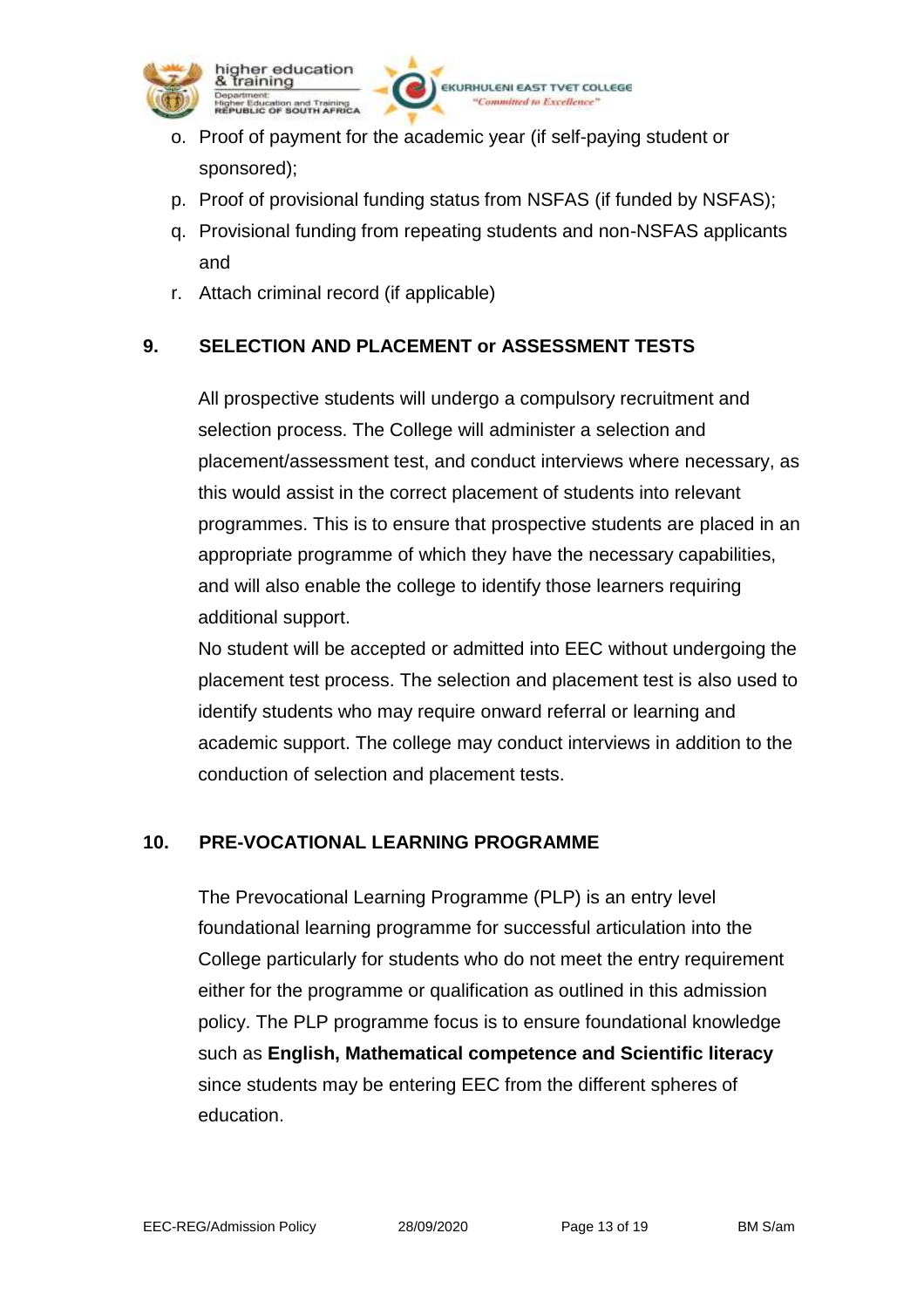

higher education training Iducation and Training<br>LIC OF SOUTH AFRICA

**EKURHULENI E TVET COLLEGE** Committed to Excellence'

- The programme is primarily aimed at students who have passed at least Grade 9 (but not Grade 12) with weak/poor literacy and numeracy foundation, as determined through baseline testing. Students with Grade 10 or 1 1 and those who have not been part of the study environment for a few years could also be considered for PLP.
- b. The PLP programme is meant to prepare a student for enrolment in the relevant NC(V) and Report 191 courses, and where applicable, for occupational qualifications at NQF levels 2-4. The PLP is a Ministerially funded programme in addition to NC(V) and Report 191.
- c. The PLP is structured for delivery over one academic year. The programme is pitched more or less at NQF level 2, in terms of the level descriptors for the competencies to be demonstrated by completion.
- d. Students registered for PLP are to note that there is no "pass" or "fail" for a PLP student. The mark received at the end of the year for a subject will determine suitability for a mainstream course. It should be noted for example that, there may be two PLP students who both want to study engineering,

But one achieves a mark of 60% for Foundational Mathematics at the end of the year and the other 40%.

The 60% mark is indicative that the student may cope with engineering whereas the student with 40% is unlikely to cope and should then be guided into a more suitable study choice which might not necessarily be an NC (V) or Report 191 programme.

## **11. ADMISSION OF RETURNING STUDENTS**

**11.1** For a student to be admitted in the next level in the NC (V) and Report 191 qualifications, he or she must comply with the progression requirements of the previous level, as guided by the Department's National Examinations and Assessment (NEA) progression policy. Progression requirements for other programmes and qualifications must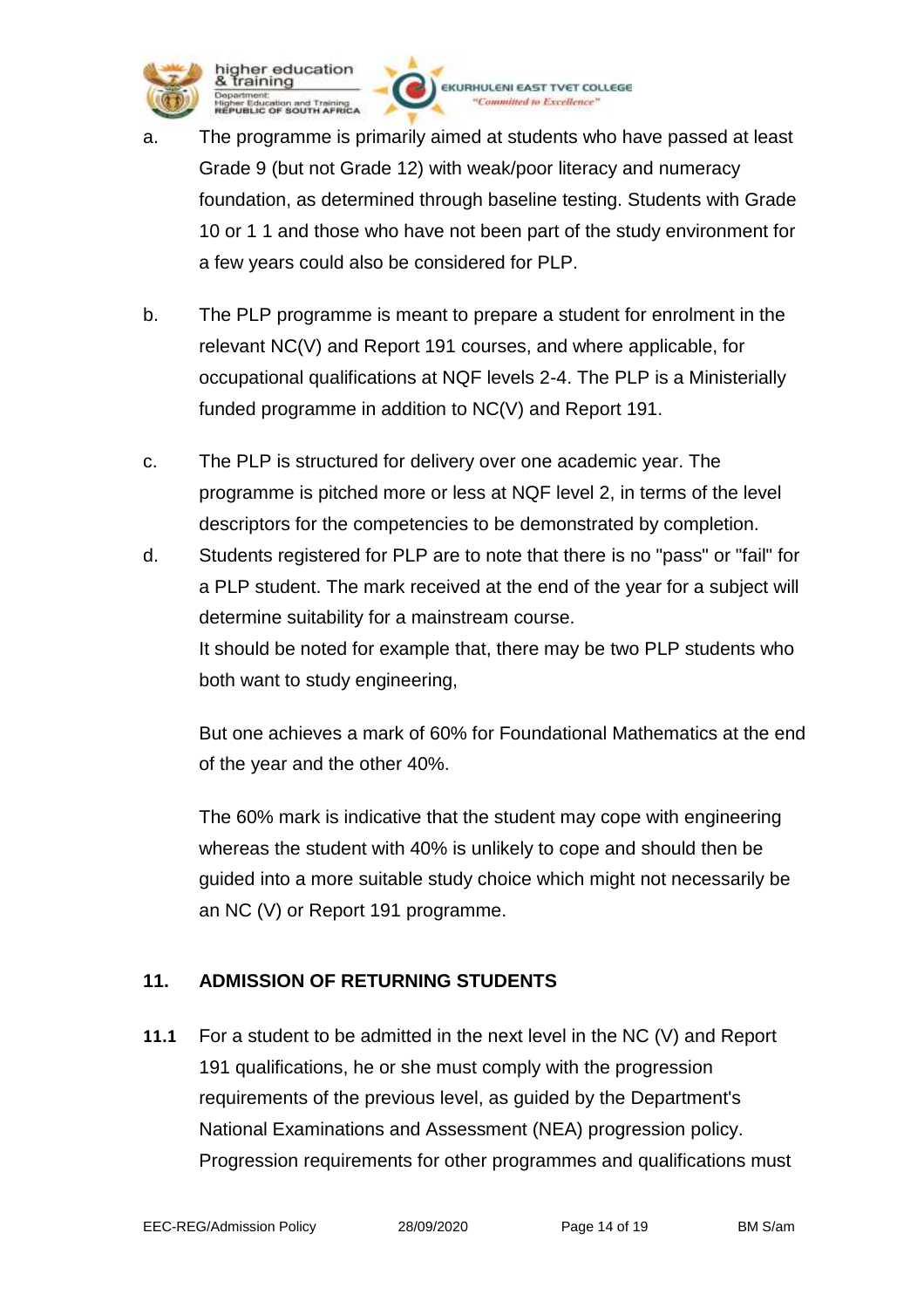

higher education training

Education and Training<br>LIC OF SOUTH AFRICA

be obtained either from the qualification policy, or must be determined by the College and approved as such by the Academic Board.

Committed to Excellence!

**VET COLLEGE** 

**EKURHULENI EAS** 

- **11.2** If a student has failed the level of study once, he /she will be allowed to enroll again on condition that he/she undergoes compulsory academic support programmes to assist him/her to succeed. The student must also sign a letter of commitment to attend the academic support programmes.
- **11.3** Enrolled students who have moved from another college must provide a transfer letter and testimony of the student's behavior (testimonial), reasons, incidents and financial obligations of the previous College to the EEC, upon registration. It will then be the responsibility of the EEC to communicate with the student's previous college for more information where necessary.

## **12. ACADEMIC EXCLUSION AND DEREGISTRATION**

- **12.1** A student can be denied admission where there is evidence of poor academic performance and attendance record. If a student has failed the same course and level of study twice or more in his/her field of study, after compulsory academic support interventions reasons for exclusion must be determined by the recommendations by the academic board and approval by the College council.
- **12.2** A prospective student is denied registration if he /she had been expelled from another college as part of a disciplinary sanction or examination sanction from the department.
- **12.3** A student is deregistered due to death, disciplinary and examination sanctions or not meeting Attendance Policy requirements, or the student deregisters himself or herself. For transferring students, the previous college should provide a detailed student testimonial letter that includes disciplinary incidents or reasons for cancellation or deregistration and the remaining financial obligation.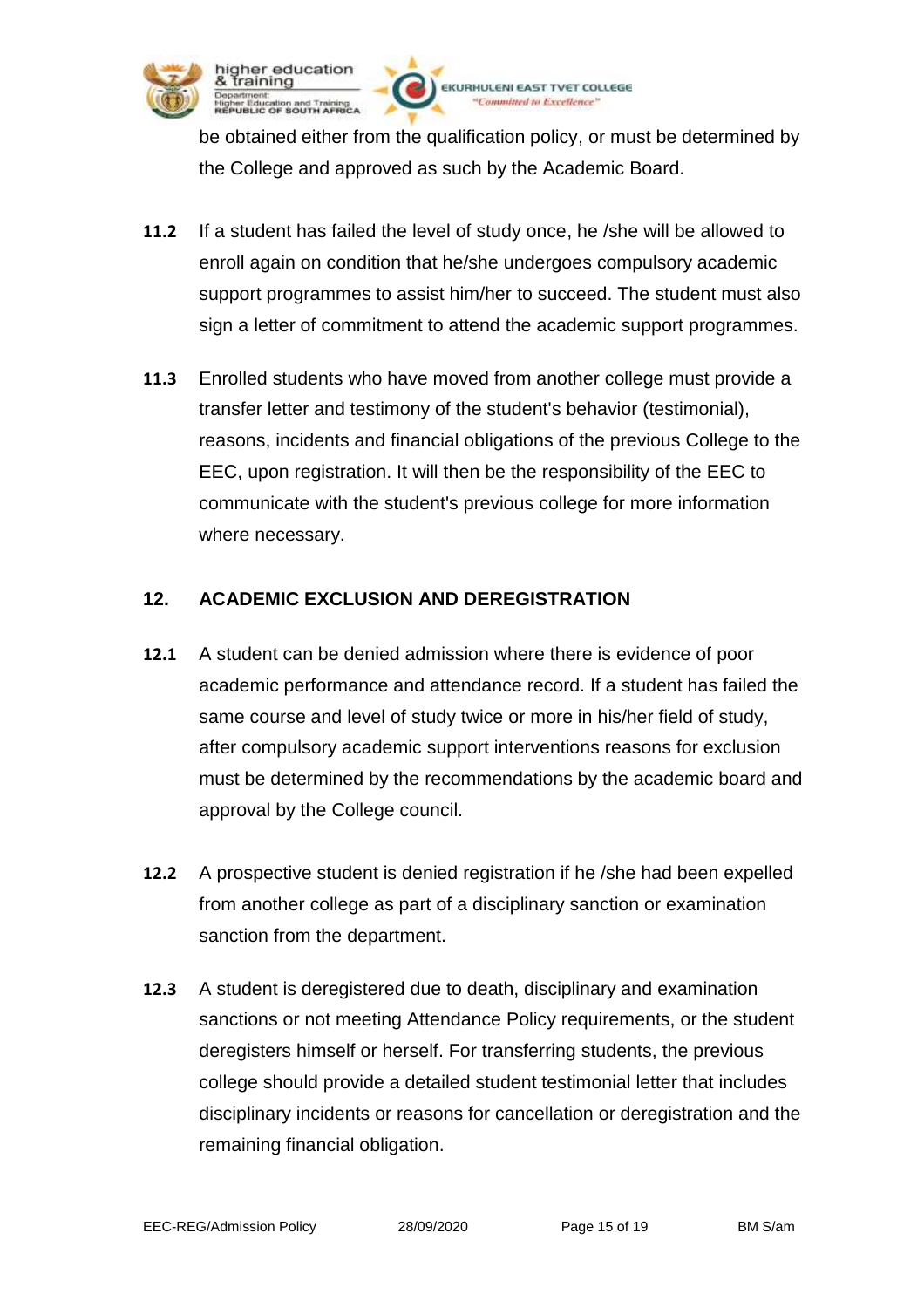

**EKURHULENI EAS** 

Committed to Excellence!

**VET COLLEGE** 

that the student remains liable for on cancellation or deregistration.

**12.5** A student who has been found guilty of misconduct in terms of the college's code of conduct may be excluded from re-admission.

## **13. ADMISSION OF STUDENTS WITH PRIOR CONVICTIONS/ CRIMINAL RECORD**

- **13.1** Prospective students with convictions will undergo screening to assess the risks before admitting them in order to assess if they would pose a danger to themselves, students and staff.
- **13.2** All applicants must declare any criminal convictions/records. The College will only use the information of prior convictions and criminal records to assist the student with rehabilitation and reintegration into society should they not pose a threat to themselves, other students or staff.
- **13.3** The College may undertake police verification in respect of application to programmes or courses where criminal offences can hinder employment opportunities and safety of students and staff at the college.
- **13.4** The College may further seek legal advice when admitting students with pending convictions.

## **14. ADMISSION OF NON-SOUTH AFRICAN CITIZENS**

**14.1** Persons classified as aliens must, when applying for admission, show evidence that they have applied with the requirements of the Department of Home Affairs to legalise their stay in the country in terms of the Aliens Control Act, 1991 (Act No.96 of 1991), as amended in section 2 of the Aliens Control Amendment Act, 1995(Act No. 76 of 1995).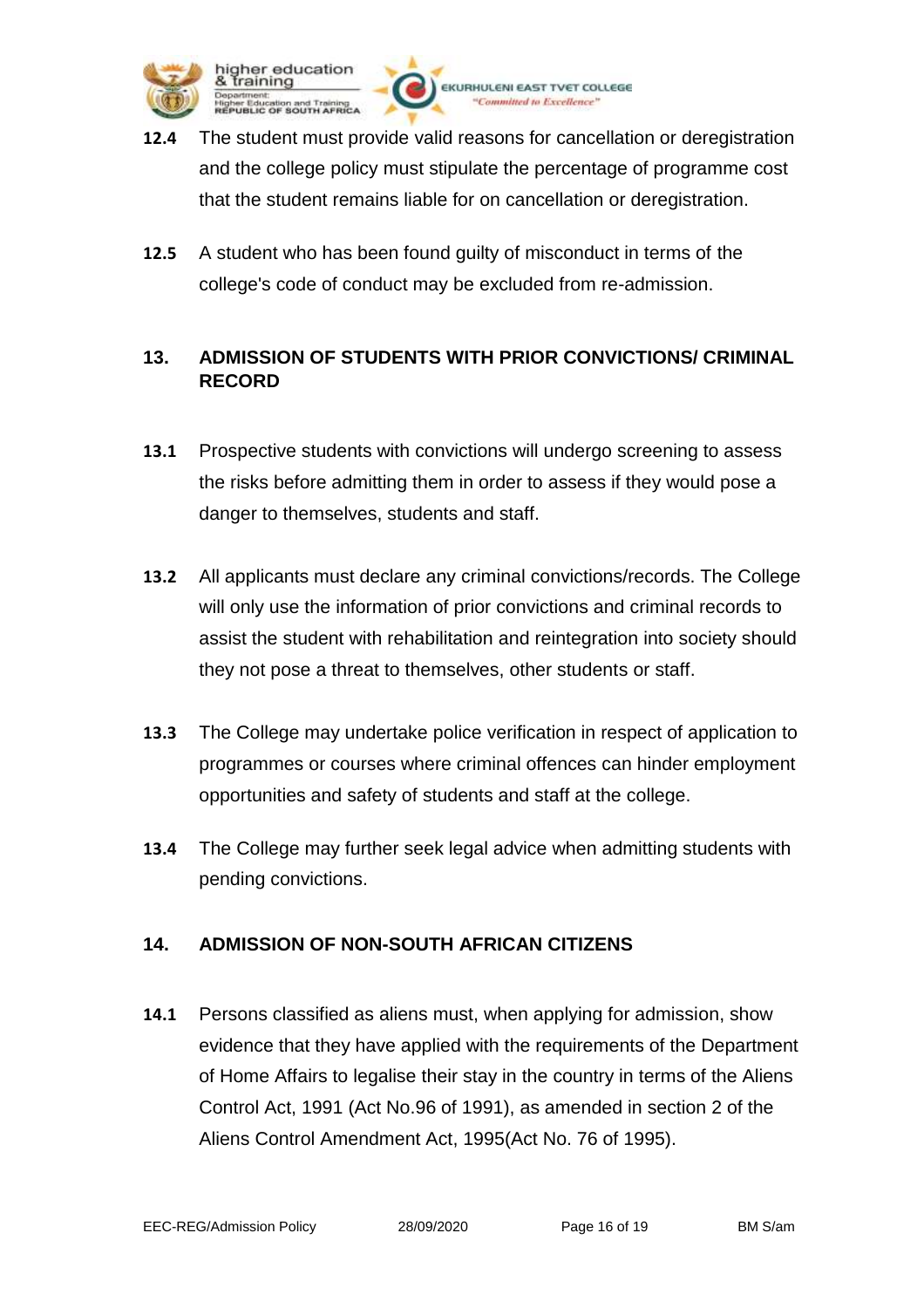

higher education training Education and Training<br>ILIC OF SOUTH AFRICA

**14.2** A student who entered the country as a refugee or immigrant must provide proof of their academic record, approved by the South African Qualification Authority (SAQA) if it is a foreign qualification.

**EKURHULENI EAST** 

Committed to Excellence"

**TVET COLLEGE** 

- **14.3** The foreign student must pass the placement test and receive an acceptance letter from the College which will stipulate which programme the student can register for and the duration thereof.
- **14.4** The student must then present a study visa and proof of funding when applying for admission to the college which stipulates the amount funded for the duration of study.
- **14.5** The student is considered conditionally registered in the event where the student is unable to produce the study visa during registration in the NC(V) and REPORT 191 programmes.
- **14.6** If a student does not produce required documents, registration will be terminated. The study visa should be valid for the required duration of studying a chosen programme

## **15. STUDENTS WITH DISABILITIES**

- **15.1** Taking into account the available resources, EEC will admit students with disabilities and provide the necessary support, as far as practically possible to make teaching and learning accessible to the student.
- **15.2** Students with disabilities who have completed grades 9 12 in a special school (SNE) will be assessed to determine if they meet the academic requirements for admission into EEC programme/qualification.
- **15.3** The students with disabilities are encouraged to apply for concession for examinations during enrolment, in line with the provisions that exist for such candidates (submission of all relevant documentation i.e. Dr's notes/reports).

#### **16. APPEAL PROCEDURES**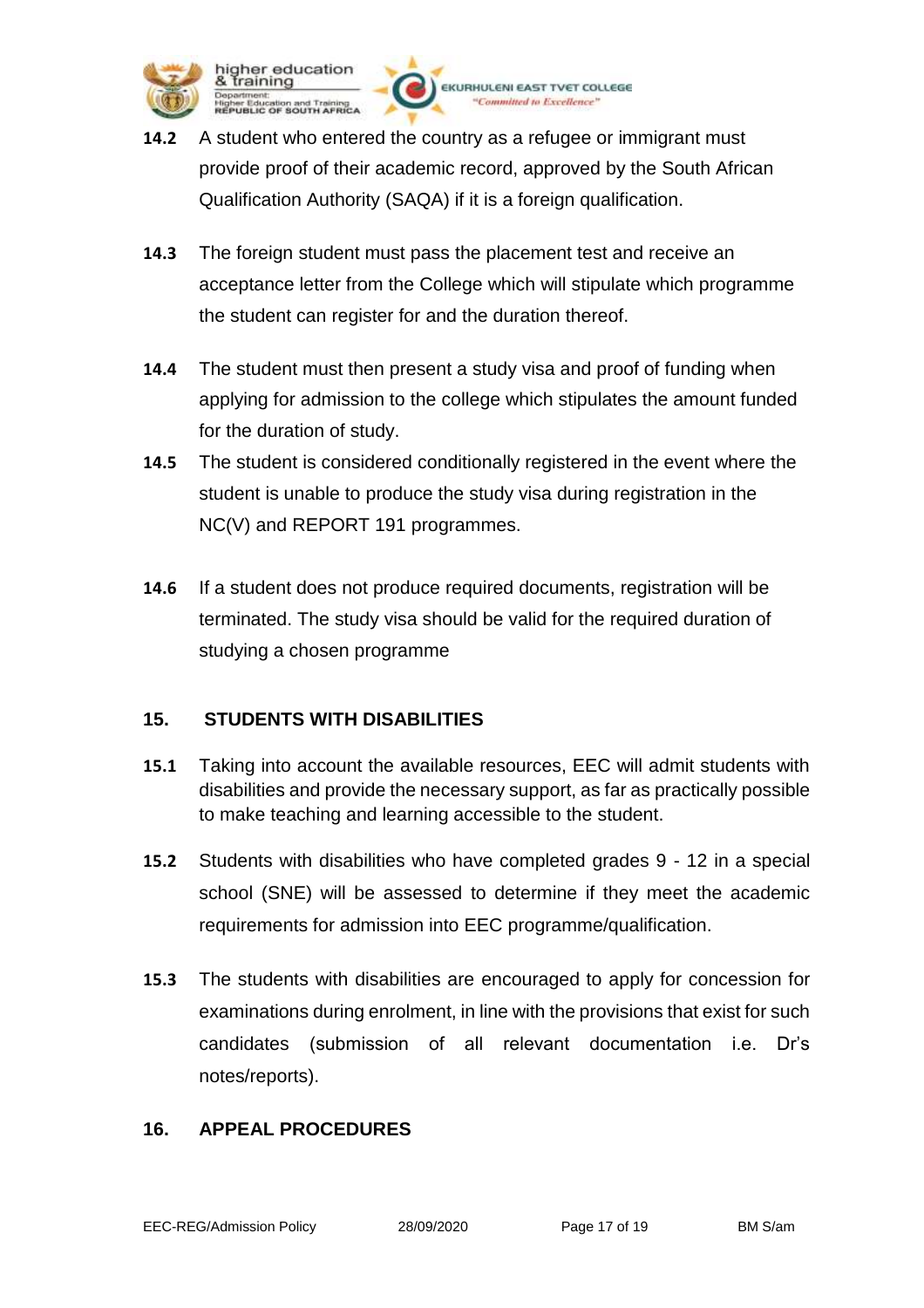



EKURHULENI EAST TVET COLLEGE "Committed to Excellence"

Appeals by any student or parent /guardian of the student refused admission to the College may appeal against the decision through the Academic Board, which should make recommendations to the College Council.

## **17. REGISTRATION PERIODS**

## **17.1** *NC (V)*

NC(V) registrations will begin in the first week of reopening in a new academic year and close in the second week of January of every year as per the DHET academic calendar. Online registrations will begin in September of the previous year for the next academic year. The College may continue registrations for the second week to make provision if not fully enrolled and/or to provide for late registrations in special cases. The start of classes will ensure maximum utilisation of teaching and learning time.

### **17.2** *REPORT 191*

College registrations will open for Report 191 programmes in the first week of reopening, and close in the second week of January of every year, and applications will be encouraged in the prior year of study for new students. The second week will make provision if the College is not fully enrolled and to allow for special cases of late registration. The College will offer Report 191 programmes on a part time basis during the afternoon and/or evenings (private-part time) on condition that a minimum number of 15 students in a class is reached.

Report 191 registrations for Engineering studies can also take place before the start of the trimester in April, and May for trimester 2, and August and September for the third trimester.

The study periods for engineering studies are: first trimester (January until March); second trimester (May until July); and third trimester (September until November). Business studies and utility studies duration